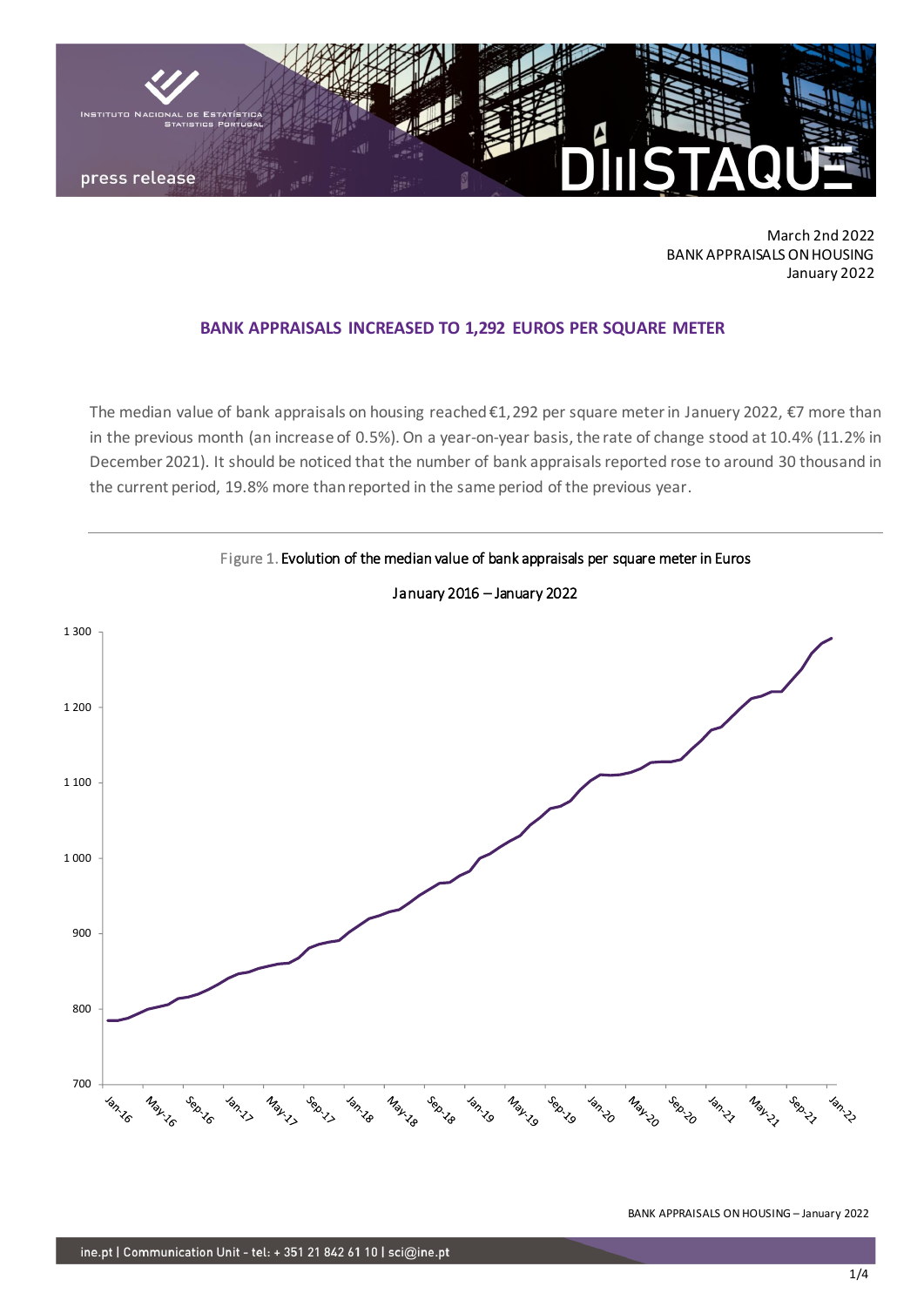

## BANK APPRAISALS ON HOUSING

|                                       | <b>Portugal</b> |                                     |                   |                 | <b>NUTS II Regional breakdown</b> |                   |               |                   |               |                                 |            |            |
|---------------------------------------|-----------------|-------------------------------------|-------------------|-----------------|-----------------------------------|-------------------|---------------|-------------------|---------------|---------------------------------|------------|------------|
| <b>Month</b>                          |                 |                                     |                   | <b>Norte</b>    |                                   |                   | Centro        |                   |               | Área metropolitana de<br>Lisboa |            |            |
|                                       | All Dwellings   | Apartments                          | Houses            | All Dwellings   | <b>Apartments</b>                 | Houses            | All Dwellings | <b>Apartments</b> | Houses        | All Dwellings                   | Apartments | Houses     |
| $Jan-21$                              | 1,170           | 1,284                               | 968               | 1,009           | 1,084                             | 916               | 842           | 869               | 817           | 1,537                           | 1,533      | 1,552      |
| Feb-21                                | 1,174           | 1,291                               | 975               | 1,024           | 1,092                             | 933               | 843           | 882               | 812           | 1,558                           | 1,562      | 1,545      |
| Mar-21                                | 1,187           | 1,300                               | 993               | 1,033           | 1,100                             | 943               | 861           | 899               | 825           | 1,567                           | 1,570      | 1,551      |
| Apr-21                                | 1,200           | 1,314                               | 1,000             | 1,039           | 1,110                             | 948               | 866           | 903               | 820           | 1,582                           | 1,582      | 1,581      |
| $May-21$                              | 1,212           | 1,326                               | 1,012             | 1,046           | 1,117                             | 950               | 875           | 914               | 835           | 1,591                           | 1,586      | 1,606      |
| $Jun-21$                              | 1,215           | 1,339                               | 1,001             | 1,043           | 1,117                             | 945               | 870           | 918               | 825           | 1,600                           | 1,599      | 1,611      |
| $Jul-21$                              | 1,221           | 1,350                               | 998               | 1,051           | 1,129                             | 944               | 873           | 928               | 824           | 1,608                           | 1,606      | 1,612      |
| Aug-21                                | 1,221           | 1,356                               | 987               | 1,050           | 1,143                             | 943               | 866           | 927               | 807           | 1,625                           | 1,626      | 1,613      |
| $Sep-21$                              | 1,236           | 1,369                               | 998               | 1,068           | 1,165                             | 952               | 876           | 939               | 819           | 1,638                           | 1,634      | 1,652      |
| Oct-21                                | 1,251           | 1,385                               | 1,010             | 1,084           | 1,183                             | 964               | 880           | 944               | 826           | 1,659                           | 1,650      | 1,683      |
| <b>Nov-21</b>                         | 1,272           | 1,401                               | 1,031             | 1,095           | 1,185                             | 980               | 899           | 950               | 855           | 1,675                           | 1,669      | 1,694      |
| Dec-21                                | 1,285           | 1,419                               | 1,030             | 1,102           | 1,190                             | 983               | 904           | 960               | 853           | 1,701                           | 1,695      | 1,722      |
| $Jan-22$                              | 1,292           | 1,437                               | 1,037             | 1,108           | 1,194                             | 990               | 914           | 970               | 867           | 1,730                           | 1,725      | 1,750      |
| Month-on-month growth rates, in % (*) |                 |                                     |                   |                 |                                   |                   |               |                   |               |                                 |            |            |
| $Jan-21$                              | $1.2\,$         | 1.4                                 | $1.1\,$           | 0.9             | $0.6\,$                           | 0.3               | 0.7           | $-0.3$            | 2.1           | 0.8                             | 1.1        | $-0.7$     |
| Feb-21                                | 0.3             | 0.5                                 | 0.7               | 1.5             | 0.7                               | 1.9               | 0.1           | 1.5               | $-0.6$        | 1.4                             | 1.9        | $-0.5$     |
| Mar-21                                | $1.1\,$         | 0.7                                 | 1.8               | 0.9             | 0.7                               | $1.1\,$           | 2.1           | 1.9               | 1.6           | 0.6                             | 0.5        | 0.4        |
| Apr-21                                | $1.1\,$         | $1.1\,$                             | 0.7               | 0.6             | 0.9                               | 0.5               | 0.6           | 0.4               | $-0.6$        | 1.0                             | 0.8        | 1.9        |
| $May-21$                              | $1.0\,$         | 0.9                                 | 1.2               | 0.7             | 0.6                               | 0.2               | $1.0\,$       | 1.2               | 1.8           | 0.6                             | 0.3        | 1.6        |
| $Jun-21$                              | 0.2             | $1.0\,$                             | $-1.1$            | $-0.3$          | $0.0\,$                           | $-0.5$            | $-0.6$        | 0.4               | $-1.2$        | 0.6                             | 0.8        | 0.3        |
| $Jul-21$                              | 0.5             | 0.8                                 | $-0.3$            | 0.8             | $1.1\,$                           | $-0.1$            | 0.3           | $1.1\,$           | $-0.1$        | 0.5                             | 0.4        | 0.1        |
| Aug-21                                | 0.0<br>1.2      | 0.4<br>$1.0\,$                      | $-1.1$<br>$1.1\,$ | $-0.1$<br>$1.7$ | $1.2\,$<br>1.9                    | $-0.1$<br>$1.0\,$ | $-0.8$<br>1.2 | $-0.1$<br>1.3     | $-2.1$<br>1.5 | 1.1<br>0.8                      | 1.2<br>0.5 | 0.1<br>2.4 |
| $Sep-21$<br>Oct-21                    | 1.2             | 1.2                                 | 1.2               | 1.5             | 1.5                               | 1.3               | 0.5           | 0.5               | 0.9           | 1.3                             | 1.0        | 1.9        |
| <b>Nov-21</b>                         | $1.7$           | 1.2                                 | 2.1               | 1.0             | 0.2                               | $1.7$             | 2.2           | 0.6               | 3.5           | 1.0                             | 1.2        | 0.7        |
| Dec-21                                | $1.0\,$         | 1.3                                 | $-0.1$            | 0.6             | 0.4                               | 0.3               | 0.6           | 1.1               | $-0.2$        | 1.6                             | 1.6        | 1.7        |
| $Jan-22$                              | 0.5             | 1.3                                 | 0.7               | 0.5             | 0.3                               | 0.7               | $1.1\,$       | $1.0\,$           | $1.6\,$       | 1.7                             | 1.8        | 1.6        |
|                                       |                 | Year-on-year growth rates, in % (*) |                   |                 |                                   |                   |               |                   |               |                                 |            |            |
| $Jan-21$                              | 6.1             | $7.0$                               | 4.9               | 5.7             | 8.2                               | 5.7               | 2.9           | 2.0               | 5.3           | 5.3                             | 4.6        | 8.6        |
| $Feb-21$                              | 5.7             | 6.9                                 | 5.1               | 6.4             | 8.3                               | $6.6\,$           | 2.6           | 4.1               | 3.4           | 5.3                             | 5.0        | 7.8        |
| $Mar-21$                              | 6.9             | $7.5$                               | 7.6               | 7.6             | 8.5                               | 7.8               | 5.5           | $6.4\,$           | $6.0\,$       | 5.7                             | $5.2\,$    | 7.6        |
| Apr-21                                | $8.0\,$         | $8.6\,$                             | 6.5               | 7.9             | 9.1                               | 6.9               | 4.3           | 4.9               | $2.8\,$       | 6.7                             | $6.2\,$    | $\bf 8.1$  |
| $May-21$                              | 8.8             | 9.4                                 | $6.2$             | 7.6             | 9.0                               | $4.6\,$           | 3.7           | 3.9               | $2.5\,$       | $7.1\,$                         | 6.8        | $\bf 8.1$  |
| $Jun-21$                              | 8.6             | 9.8                                 | 3.8               | $5.2$           | $6.6\,$                           | $2.3$             | $1.4\,$       | 3.5               | $-0.8$        | 7.7                             | 8.0        | $6.8\,$    |
| $Jul-21$                              | 8.3             | 9.8                                 | 3.5               | 5.5             | $7.0\,$                           | $2.4$             | $3.1\,$       | $5.0$             | $1.0\,$       | $8.1\,$                         | 8.5        | 6.5        |
| Aug-21                                | 8.2             | 9.9                                 | 3.2               | 5.0             | $\bf 7.1$                         | 3.6               | 2.7           | 5.5               | $0.6\,$       | $8.4\,$                         | 9.0        | 5.5        |
| $Sep-21$                              | 9.6             | 11.0                                | 4.7               | 7.7             | 10.1                              | 5.3               | 5.3           | $\bf 8.1$         | $2.8\,$       | 9.7                             | 10.0       | 8.1        |
| Oct-21                                | 10.6            | 11.8                                | 6.7               | 9.2             | 11.5                              | $6.8\,$           | $6.2\,$       | $8.5\,$           | $4.8\,$       | 10.3                            | 10.3       | 9.8        |
| Nov-21                                | 11.2            | 11.9                                | 8.1               | 10.2            | 11.5                              | $8.6\,$           | 7.9           | 9.3               | $7.5$         | 11.1                            | 11.6       | 8.9        |
| Dec-21                                | 11.2            | 12.1                                | 7.6               | 10.2            | 10.4                              | 7.7               | $\bf 8.1$     | 10.1              | $6.6\,$       | 11.5                            | 11.8       | 10.2       |
| Jan-22                                | 10.4            | 11.9                                | $\bf 7.1$         | 9.8             | 10.1                              | $8.1\,$           | 8.6           | 11.6              | $6.1\,$       | 12.6                            | 12.5       | 12.8       |

BANK APPRAISALS ON HOUSING – January 2022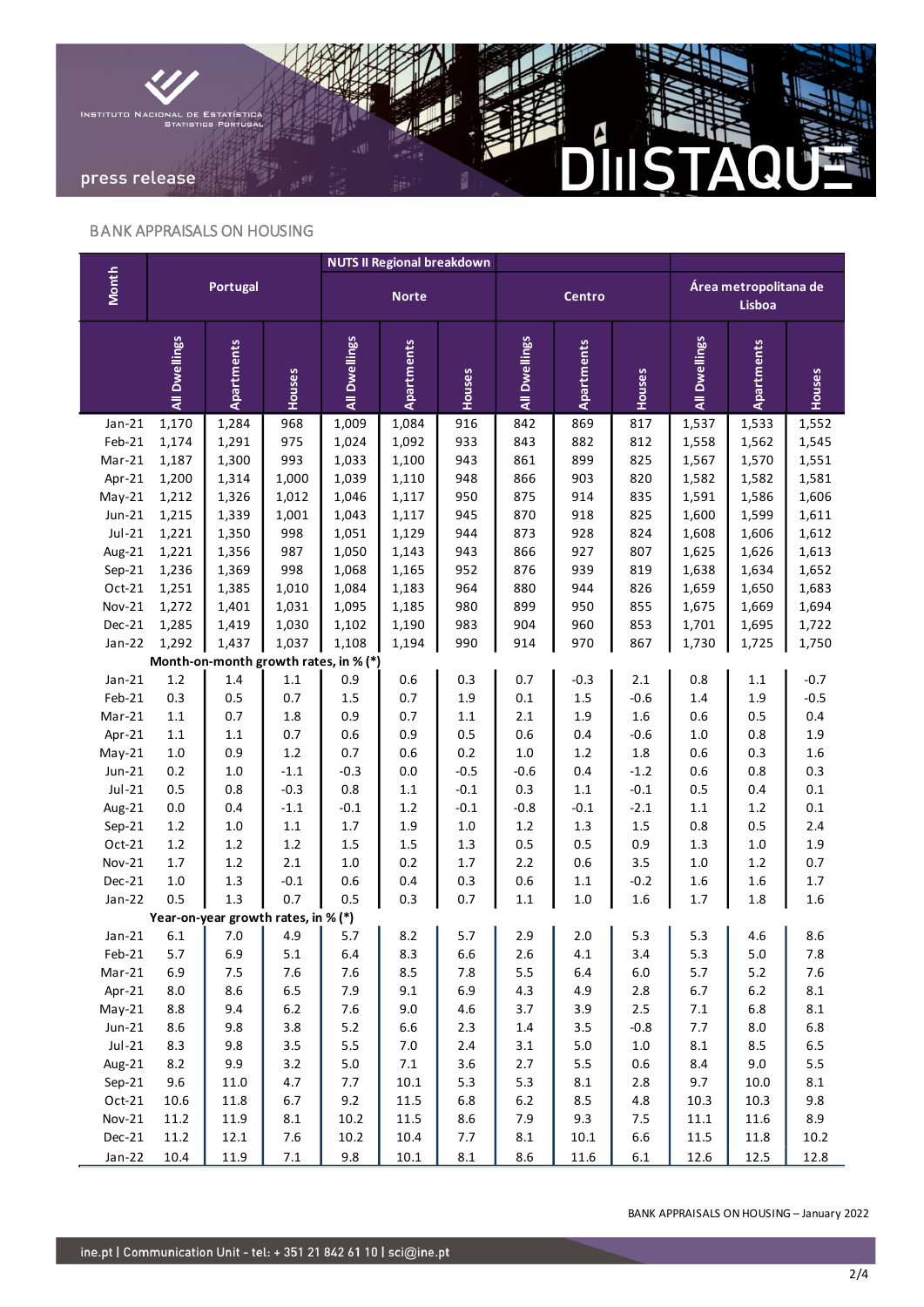

# BANK APPRAISALS ON HOUSING (continued)

|                    | <b>NUTS II Regional breakdown</b> |                                              |                    |                   |            |         |                                      |            |         |                                      |                   |               |
|--------------------|-----------------------------------|----------------------------------------------|--------------------|-------------------|------------|---------|--------------------------------------|------------|---------|--------------------------------------|-------------------|---------------|
| <b>Month</b>       |                                   | Alentejo                                     |                    | <b>Algarve</b>    |            |         | Região Autónoma dos<br><b>Açores</b> |            |         | Região Autónoma da<br><b>Madeira</b> |                   |               |
|                    | All Dwellings                     | <b>Apartments</b>                            | Houses             | All Dwellings     | Apartments | Houses  | All Dwellings                        | Apartments | Houses  | All Dwellings                        | <b>Apartments</b> | Houses        |
| $Jan-21$           | 833                               | 864                                          | 814                | 1,528             | 1,521      | 1,550   | 938                                  | 1,153      | 887     | 1,167                                | 1,170             | 1,161         |
| Feb-21             | 837                               | 865                                          | 814                | 1,522             | 1,507      | 1,561   | 933                                  | 1,148      | 874     | 1,192                                | 1,186             | 1,204         |
| $Mar-21$           | 859                               | 870                                          | 850                | 1,546             | 1,508      | 1,644   | 967                                  | 1,200      | 924     | 1,198                                | 1,197             | 1,201         |
| Apr-21             | 855                               | 853                                          | 859                | 1,559             | 1,526      | 1,621   | 975                                  | 1,240      | 939     | 1,226                                | 1,232             | 1,215         |
| $May-21$           | 860                               | 851                                          | 871                | 1,559             | 1,526      | 1,633   | 971                                  | 1,167      | 929     | 1,216                                | 1,226             | 1,194         |
| $Jun-21$           | 851                               | 850                                          | 851                | 1,574             | 1,562      | 1,611   | 967                                  | 1,124      | 913     | 1,210                                | 1,228             | 1,181         |
| $Jul-21$           | 849                               | 863                                          | 832                | 1,607             | 1,600      | 1,628   | 971                                  | 1,127      | 928     | 1,205                                | 1,235             | 1,152         |
| Aug-21             | 851                               | 877                                          | 827                | 1,632             | 1,649      | 1,590   | 976                                  | 1,134      | 938     | 1,244                                | 1,287             | 1,128         |
| $Sep-21$           | 863                               | 892                                          | 836                | 1,659             | 1,669      | 1,626   | 967                                  | 1,134      | 924     | 1,267                                | 1,310             | 1,138         |
| Oct-21             | 873                               | 888                                          | 859                | 1,673             | 1,674      | 1,658   | 951                                  | 1,179      | 913     | 1,286                                | 1,319             | 1,179         |
| Nov-21             | 873                               | 905                                          | 840                | 1,708             | 1,701      | 1,758   | 952                                  | 1,218      | 917     | 1,286                                | 1,318             | 1,200         |
| Dec-21             | 867                               | 911                                          | 829                | 1,731             | 1,720      | 1,753   | 977                                  | 1,290      | 927     | 1,271                                | 1,308             | 1,190         |
| $Jan-22$           | 880                               | 919                                          | 843                | 1,780             | 1,781      | 1,756   | 1,010                                | 1,285      | 948     | 1,294                                | 1,318             | 1,254         |
| $Jan-21$           | 0.8                               | Month-on-month growth rates, in % (*)<br>0.0 | $1.0\,$            | $-0.3$            | $-0.3$     | 0.3     | $-0.7$                               | $-2.0$     | $-1.9$  | $-1.3$                               | $-1.8$            | 0.3           |
|                    |                                   |                                              |                    |                   | $-0.9$     | 0.7     | $-0.5$                               | $-0.4$     | $-1.5$  |                                      |                   |               |
| Feb-21<br>$Mar-21$ | 0.5<br>2.6                        | 0.1<br>0.6                                   | $0.0\,$<br>$4.4\,$ | $-0.4$<br>$1.6\,$ | $0.1\,$    | 5.3     | 3.6                                  | 4.5        | 5.7     | 2.1<br>0.5                           | 1.4<br>0.9        | 3.7<br>$-0.2$ |
| Apr-21             | $-0.5$                            | $-2.0$                                       | $1.1\,$            | 0.8               | $1.2\,$    | $-1.4$  | 0.8                                  | 3.3        | 1.6     | 2.3                                  | 2.9               | $1.2\,$       |
| $May-21$           | 0.6                               | $-0.2$                                       | 1.4                | 0.0               | 0.0        | 0.7     | $-0.4$                               | $-5.9$     | $-1.1$  | $-0.8$                               | $-0.5$            | $-1.7$        |
| $Jun-21$           | $-1.0$                            | $-0.1$                                       | $-2.3$             | $1.0\,$           | 2.4        | $-1.3$  | $-0.4$                               | $-3.7$     | $-1.7$  | $-0.5$                               | 0.2               | $-1.1$        |
| $Jul-21$           | $-0.2$                            | 1.5                                          | $-2.2$             | 2.1               | 2.4        | $1.1\,$ | 0.4                                  | 0.3        | 1.6     | $-0.4$                               | 0.6               | $-2.5$        |
| Aug-21             | 0.2                               | 1.6                                          | $-0.6$             | 1.6               | 3.1        | $-2.3$  | 0.5                                  | 0.6        | $1.1\,$ | 3.2                                  | 4.2               | $-2.1$        |
| $Sep-21$           | 1.4                               | 1.7                                          | 1.1                | 1.7               | 1.2        | 2.3     | $-0.9$                               | 0.0        | $-1.5$  | 1.8                                  | 1.8               | 0.9           |
| Oct-21             | $1.2\,$                           | $-0.4$                                       | 2.8                | 0.8               | 0.3        | 2.0     | $-1.7$                               | $4.0\,$    | $-1.2$  | $1.5\,$                              | 0.7               | 3.6           |
| Nov-21             | 0.0                               | 1.9                                          | $-2.2$             | 2.1               | 1.6        | $6.0\,$ | $0.1\,$                              | 3.3        | 0.4     | 0.0                                  | $-0.1$            | 1.8           |
| Dec-21             | $-0.7$                            | 0.7                                          | $-1.3$             | 1.3               | 1.1        | $-0.3$  | 2.6                                  | 5.9        | 1.1     | $-1.2$                               | $-0.8$            | $-0.8$        |
| $Jan-22$           | $1.5\,$                           | 0.9                                          | 1.7                | 2.8               | 3.5        | 0.2     | 3.4                                  | $-0.4$     | 2.3     | 1.8                                  | 0.8               | 5.4           |
|                    |                                   | Year-on-year growth rates, in % (*)          |                    |                   |            |         |                                      |            |         |                                      |                   |               |
| $Jan-21$           | $-0.7$                            | $-2.4$                                       | 0.1                | 5.2               | 6.5        | 0.4     | 5.0                                  | $-0.9$     | 5.3     | 3.4                                  | 3.2               | 5.0           |
| $Feb-21$           | 2.3                               | 0.7                                          | $5.2$              | 3.9               | 4.6        | $1.1\,$ | 4.1                                  | 2.4        | 3.1     | 5.1                                  | 1.9               | 10.6          |
| Mar-21             | 6.8                               | $1.3\,$                                      | 10.8               | $4.2\,$           | $4.0\,$    | 5.1     | $6.3\,$                              | 5.4        | 8.3     | 4.4                                  | $2.4\,$           | 9.1           |
| Apr-21             | 6.6                               | $-0.6$                                       | 12.6               | $5.2$             | 5.7        | $1.2\,$ | 3.6                                  | $\bf 8.0$  | 7.3     | $6.2$                                | $5.7$             | 5.9           |
| $May-21$           | $4.0\,$                           | $-1.5$                                       | 8.2                | 3.1               | 3.2        | $1.3\,$ | $1.5\,$                              | $-6.6$     | $1.6\,$ | 5.8                                  | $7.2$             | 3.7           |
| $Jun-21$           | 0.9                               | $-2.9$                                       | $4.0\,$            | 1.5               | $2.0\,$    | $-2.1$  | 0.7                                  | $-4.8$     | 0.3     | $6.1\,$                              | 10.5              | $2.3$         |
| $Jul-21$           | 2.4                               | 2.3                                          | $1.2\,$            | 4.9               | 4.6        | 5.8     | 3.2                                  | $-2.2$     | $2.5\,$ | $6.1\,$                              | 8.3               | $4.0\,$       |
| Aug-21             | 3.9                               | 3.9                                          | 3.4                | $8.2\,$           | 10.3       | $0.8\,$ | $6.0\,$                              | $0.8\,$    | 7.9     | 11.5                                 | 13.1              | 4.3           |
| $Sep-21$           | $4.6\,$                           | 5.9                                          | 3.1                | 9.3               | 10.7       | $5.0\,$ | 4.3                                  | 5.9        | 3.9     | 10.4                                 | 12.6              | $2.2\,$       |
| Oct-21             | 5.7                               | $4.2\,$                                      | $6.8\,$            | 7.9               | 9.1        | 3.2     | $2.0\,$                              | $1.4\,$    | $2.1\,$ | 9.5                                  | 10.7              | $4.6\,$       |
| Nov-21             | 4.8                               | 5.8                                          | 3.1                | 9.3               | 9.6        | 10.3    | $0.5\,$                              | $2.0\,$    | $1.2\,$ | 9.7                                  | 11.2              | 4.7           |
| $Dec-21$           | $5.0\,$                           | 5.4                                          | 2.9                | 12.9              | 12.8       | 13.5    | $3.4$                                | 9.7        | $2.5\,$ | 7.5                                  | 9.8               | 2.9           |
| $Jan-22$           | 5.6                               | $6.4$                                        | 3.6                | 16.5              | 17.1       | 13.3    | 7.7                                  | 11.4       | 6.9     | 10.9                                 | 12.6              | $8.0\,$       |

(\*) For a definition of the growth rates, see the explanatory notes at the end of this Press release.